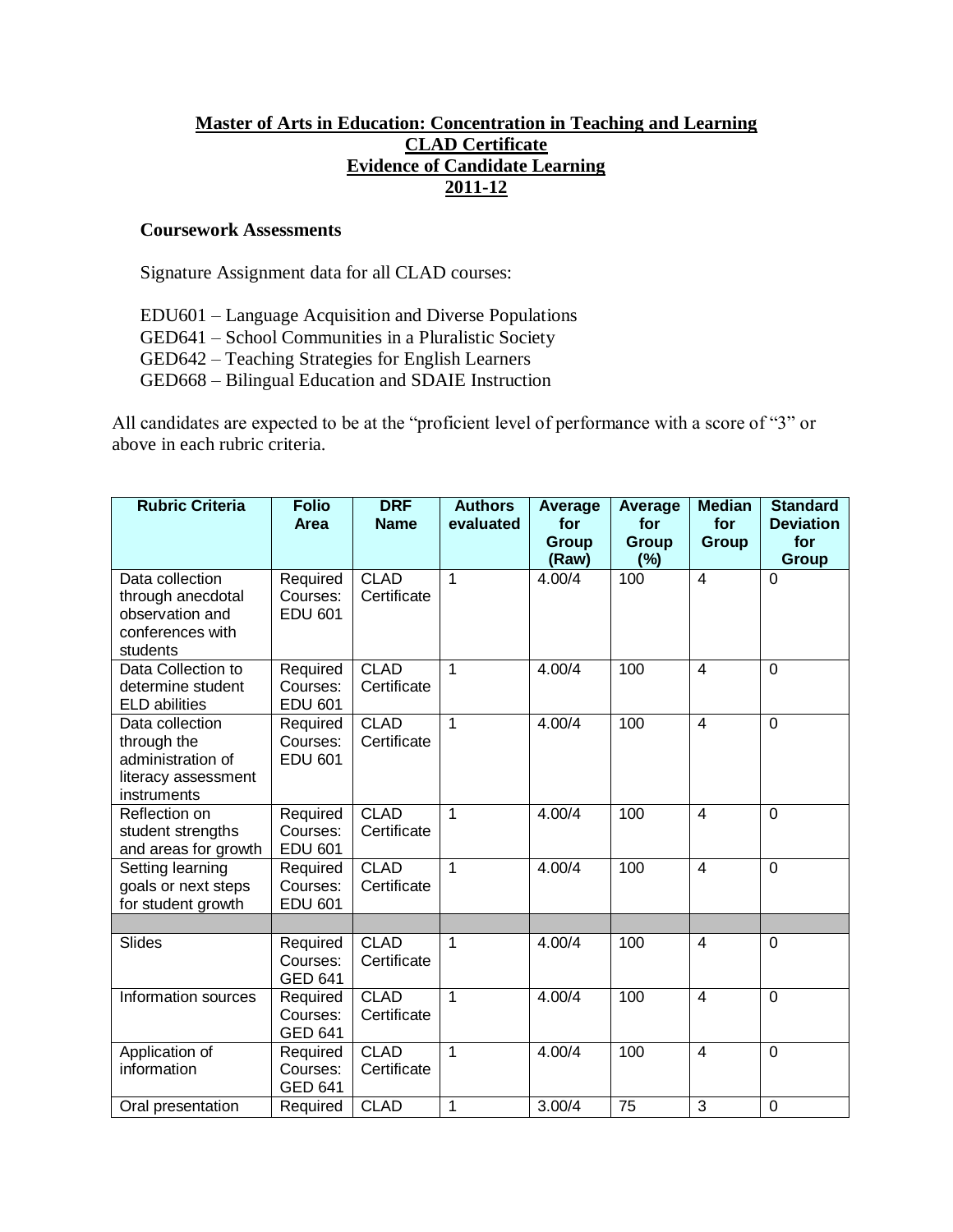|                                                                                                                      | Courses:<br><b>GED 641</b>             | Certificate                |                |                    |       |                         |                |
|----------------------------------------------------------------------------------------------------------------------|----------------------------------------|----------------------------|----------------|--------------------|-------|-------------------------|----------------|
|                                                                                                                      |                                        |                            |                |                    |       |                         |                |
| Unit overview clarity<br>and coherency of<br>rationale                                                               | Required<br>Courses:<br><b>GED 642</b> | <b>CLAD</b><br>Certificate | 2              | 4.00/4             | 100   | $\overline{4}$          | $\mathbf 0$    |
| Standards and<br>objectives present in<br>the unit plan                                                              | Required<br>Courses:<br><b>GED 642</b> | <b>CLAD</b><br>Certificate | $\overline{2}$ | 4.00/4             | 100   | $\overline{\mathbf{4}}$ | $\mathbf 0$    |
| Comprehensible<br>input and building<br>background<br>knowledge                                                      | Required<br>Courses:<br><b>GED 642</b> | <b>CLAD</b><br>Certificate | $\overline{2}$ | 4.00/4             | 100   | $\overline{4}$          | $\overline{0}$ |
| Student activities<br>and opportunities for<br>interaction                                                           | Required<br>Courses:<br><b>GED 642</b> | <b>CLAD</b><br>Certificate | $\overline{2}$ | 4.00/4             | 100   | $\overline{4}$          | $\overline{0}$ |
| <b>SDAIE &amp; CALLA</b><br>strategies                                                                               | Required<br>Courses:<br><b>GED 642</b> | <b>CLAD</b><br>Certificate | $\overline{2}$ | 4.00/4             | 100   | $\overline{4}$          | $\overline{0}$ |
| Assessment and<br>self-reflection                                                                                    | Required<br>Courses:<br><b>GED 642</b> | <b>CLAD</b><br>Certificate | $\overline{2}$ | 4.00/4             | 100   | $\overline{4}$          | $\mathbf 0$    |
|                                                                                                                      |                                        |                            |                |                    |       |                         |                |
| Completeness of<br>Cover/Demographic<br>page                                                                         | Required<br>Courses:<br><b>GED 668</b> | <b>CLAD</b><br>Certificate | $\mathbf 0$    |                    |       |                         |                |
| Appropriateness<br>and quality of<br>objectives (both<br>content and<br>language) for level<br>of student            | Required<br>Courses:<br><b>GED 668</b> | <b>CLAD</b><br>Certificate | $\mathbf 0$    |                    |       |                         |                |
| Appropriateness<br>and quality of<br>comprehensible<br>input and<br>background building<br>in the lesson<br>delivery | Required<br>Courses:<br><b>GED 668</b> | <b>CLAD</b><br>Certificate | $\Omega$       |                    |       |                         |                |
| Appropriateness<br>and of (meaningful)<br>activities and<br>interaction for the<br>level of students                 | Required<br>Courses:<br><b>GED 668</b> | <b>CLAD</b><br>Certificate | $\Omega$       |                    |       |                         |                |
| Appropriateness of<br>strategies used,<br>both SDAIE and<br><b>CALLA learning</b><br>strategies                      | Required<br>Courses:<br><b>GED 668</b> | <b>CLAD</b><br>Certificate | $\mathbf 0$    |                    |       |                         |                |
| Assessment and<br>quality of self-<br>reflection on lesson<br>taught                                                 | Required<br>Courses:<br><b>GED 668</b> | <b>CLAD</b><br>Certificate | $\overline{0}$ |                    |       |                         |                |
| <b>Average of all</b><br><b>Criterion</b>                                                                            |                                        |                            |                | 3.93/4<br>(98.33%) | 98.33 |                         |                |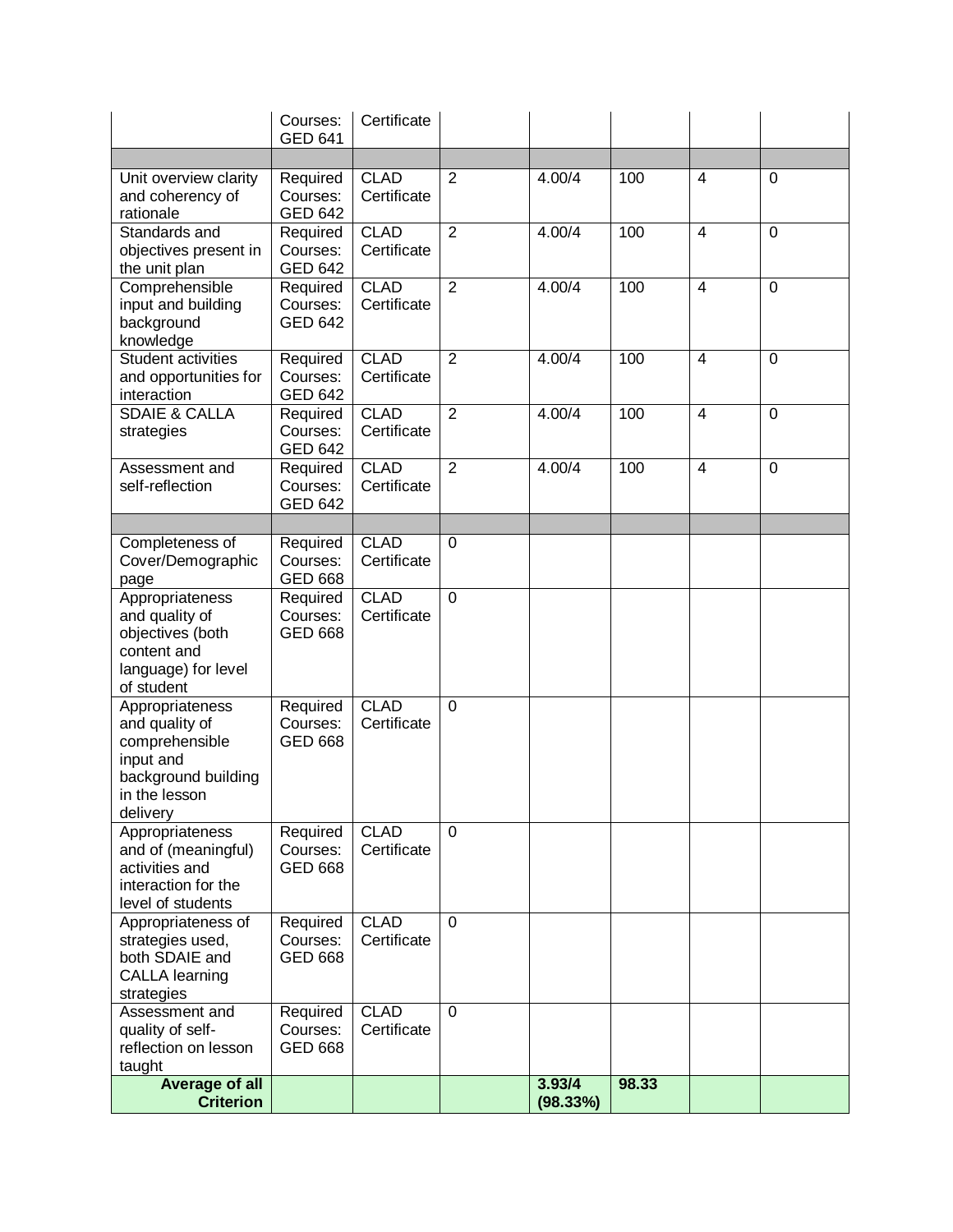In review of the Rubric Criteria scores for this course it is noted that that few analyses can be made based on the small sample of students. It is noted that CLAD Certificate candidate(s) in course EDU 601 performed well in all Rubric Criterion (4.00 out of 4). In course GED 641 all CLAD Certificate candidate(s) performed well in all Rubric Criterion with the exception of one criterion, *"Oral Presentation"* (3.00 out of 4).In course GED 642 all CLAD Certificate candidate(s) performed well in all Rubric Criterion (4.00 out 4). Course GED 668 did not have CLAD Certificate candidate(s).

## Plan for Improvement:

The Reading Certificate program coordinator along with the GED 641 professors will review the rubric language to make it specific to intended course outcomes that reflect candidate knowledge and skills, as GED641 rubric criteria is vague. Rubric scores for *"Oral presentation"* for course GED 641 were low, so faculty will review what is taught and expected with regards to oral presentation and fluency. Additionally, rubric scores of 4.0 need to be validated through calibration with all CLAD faculty across all CLAD courses.

### **Disposition Assessments**

The tables below show results of **Disposition Assessment data** for the CLAD Certificate. All candidates are expected to be at the "proficient" level of performance with a score of "3" or above in each rubric criteria noted below.

| <b>Rubric Criteria</b>                                                                                                                                                                                                                                                        | <b>Authors</b><br>evaluated | Average<br>for<br>Group<br>(Raw) | Average<br>for<br>Group<br>(%) | <b>Median</b><br>for<br>Group | <b>Standard</b><br><b>Deviation</b><br>for Group |
|-------------------------------------------------------------------------------------------------------------------------------------------------------------------------------------------------------------------------------------------------------------------------------|-----------------------------|----------------------------------|--------------------------------|-------------------------------|--------------------------------------------------|
| 1. Dignity & Honor: The candidate<br>honors and respects the worthiness of all<br>individuals in word and deed based on<br>PLNUs Wesleyan heritage: We are<br>individuals created in the image of God,<br>committed to civility, respect, hospitality,<br>grace, and service. | 4                           | 4.00/4                           | 100                            | 4                             | $\Omega$                                         |
| 2. Honesty & Integrity: The candidate<br>demonstrates honesty, integrity, and<br>coherence in attitudes, and actions, and<br>is accountable to the norms and<br>expectations of the learning community.                                                                       | 4                           | 4.00/4                           | 100                            | $\overline{\mathcal{A}}$      | $\Omega$                                         |
| 3. Caring, Patience, and Respect: The<br>candidate demonstrates caring,<br>patience, fairness and respect for the<br>knowledge level, diversity, and abilities<br>of others, ensuring that all students have<br>the opportunity to achieve.                                   | $\overline{4}$              | 4.00/4                           | 100                            | $\overline{\mathcal{A}}$      | $\Omega$                                         |

#### **Dispositions Assessment of Candidates by Professor**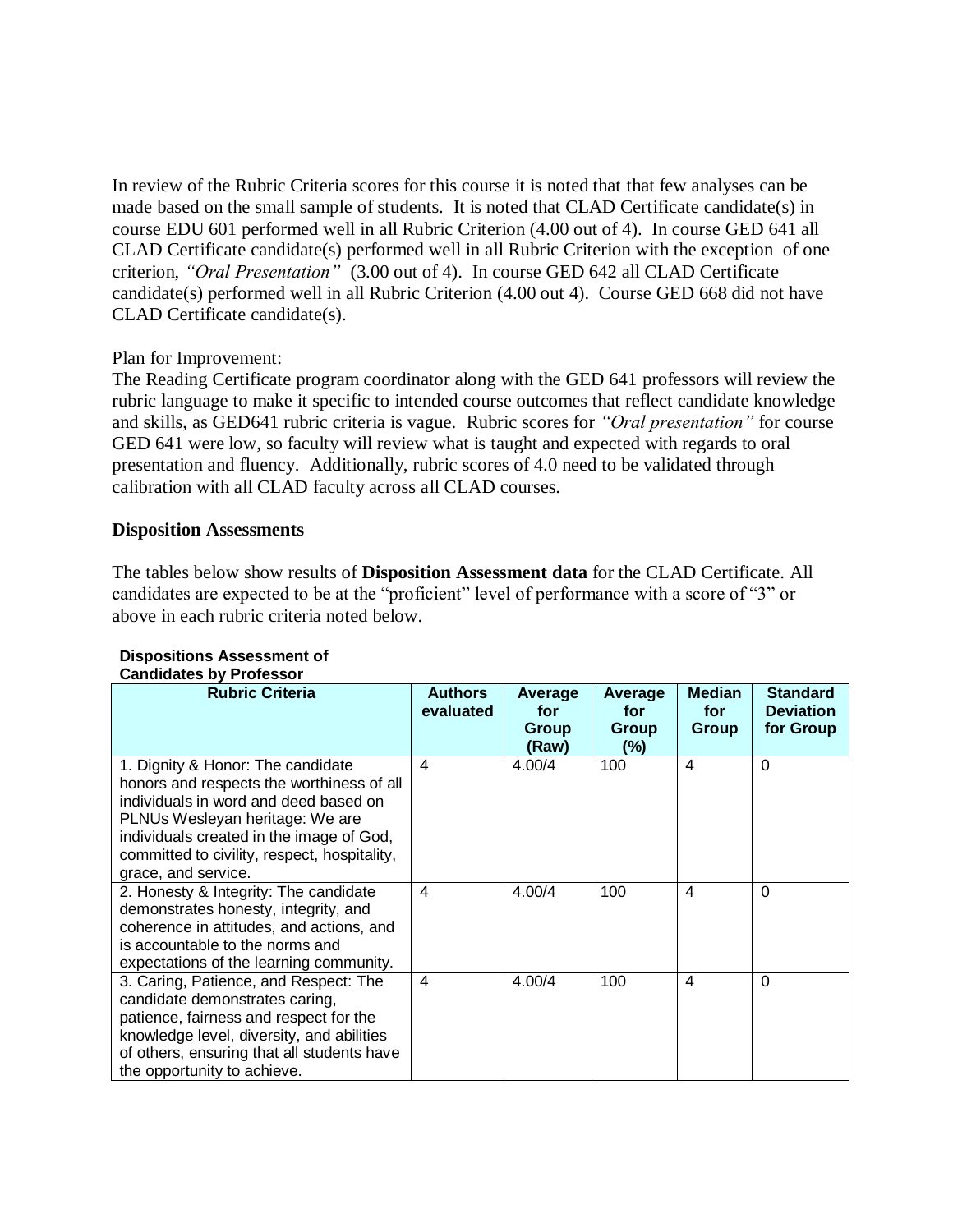| 4. Spirit of Collaboration, Flexibility and<br>Humility: The candidate actively<br>participates in and contributes to the<br>achievement of the learning community,<br>explaining own thought process with<br>humility and considers those of others<br>with a positive, open-minded attitude.                                                                                                                           | 4                       | 4.00/4             | 100   | $\overline{4}$ | $\mathbf 0$    |
|--------------------------------------------------------------------------------------------------------------------------------------------------------------------------------------------------------------------------------------------------------------------------------------------------------------------------------------------------------------------------------------------------------------------------|-------------------------|--------------------|-------|----------------|----------------|
| 5. Harmony in Learning Community: The<br>candidate takes responsibility for<br>resolving conflicts or issues with others,<br>and teaches students those skills, in a<br>way that sustains and enhances a<br>healthy and safe learning community.                                                                                                                                                                         | 4                       | 4.00/4             | 100   | 4              | $\Omega$       |
| 6. Self-Awareness/Calling: The<br>candidate shows awareness of areas of<br>strength, interests, learning style, and<br>areas for continuing growth; generates<br>and follows through on personalized<br>growth plans. The candidate<br>demonstrates that serving as a<br>professional educator is a confirmed<br>calling to equip, to transform and to<br>empower every student to fulfill his or<br>her full potential. | $\overline{\mathbf{A}}$ | 3.75/4             | 93.75 | 4              | 0.5            |
| 7. Perseverance with Challenge: The<br>candidate perseveres, remains engaged,<br>and persists as a life-long learner,<br>especially when academic and<br>professional assignments are perceived<br>as challenging.                                                                                                                                                                                                       | $\overline{4}$          | 4.00/4             | 100   | $\overline{4}$ | $\overline{0}$ |
| 8. Diligence in Work Habits &<br>Responsibility for Learning: The<br>candidate attends to the roles and<br>responsibilities of the learning<br>community, and is well-prepared and on<br>time. The candidate completes required<br>assignments on time and is reflective<br>and receptive to formative feedback.                                                                                                         | 4                       | 4.00/4             | 100   | $\overline{4}$ | $\mathbf 0$    |
| <b>Average of 8 Criterion Averages</b>                                                                                                                                                                                                                                                                                                                                                                                   |                         | 3.95/4<br>(98.66%) | 98.66 |                |                |

The 8 rubric criteria are assessed by Professors in GED642 within the CLAD Certificate program. The data indicates that candidate dispositions are scored very high by professors, since the dispositional average at the end of this course (GED642) was 3.95. The lowest scoring disposition is *"*Self-Awareness/Calling*"*, though still with an average score of 3.75 out of 4.

Plan for Improvement:

All the disposition scores are very high, and that is to be expected. Most important is honest reflection and candidate transformation, and candidates have not been submitting their